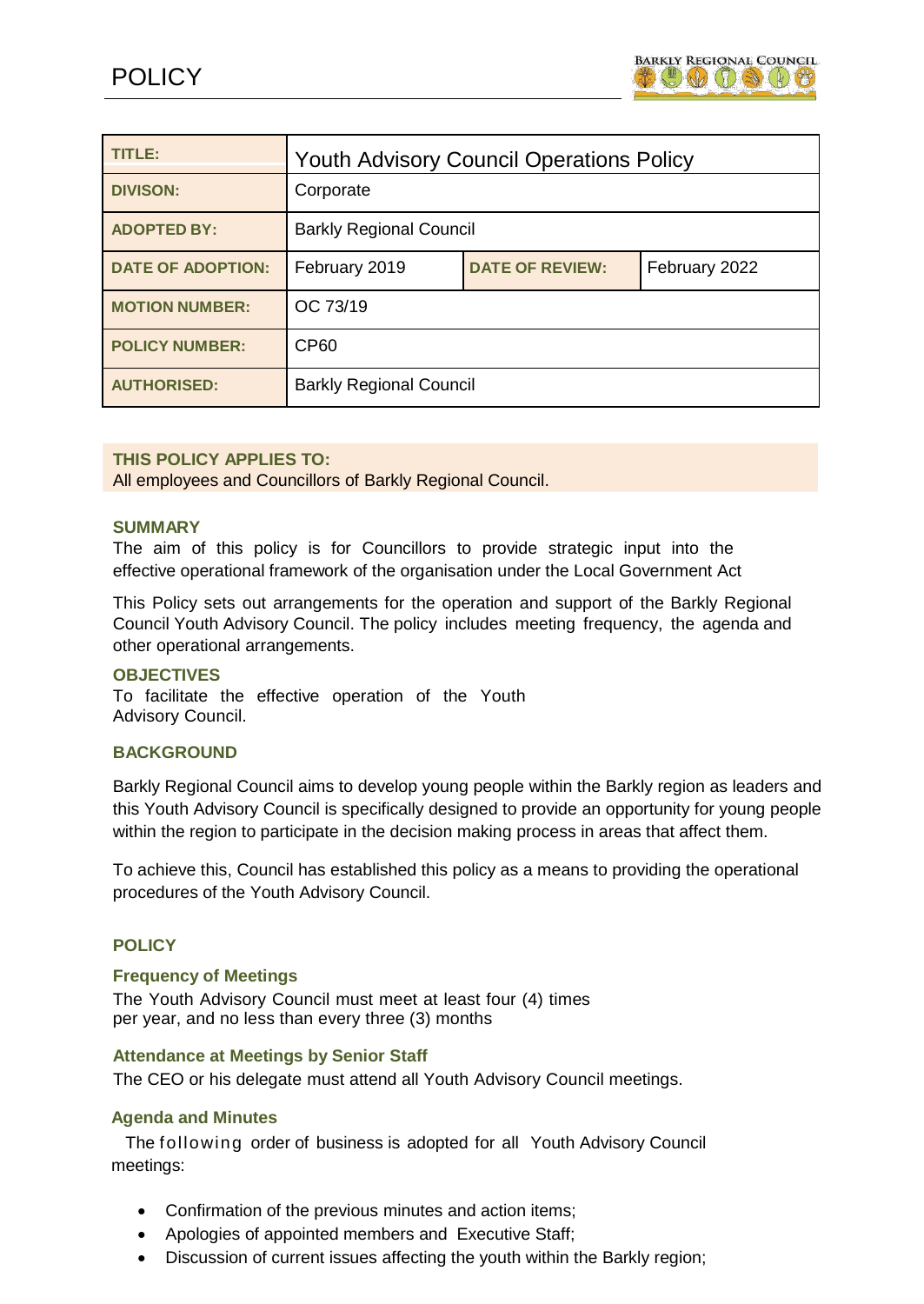



General Business

Specific Agenda items must be determined by the CEO or their authorised delegate in consultation with the Chair no later than five (5) days prior to the meeting.

All Youth Council Agendas and Minutes must be accessible to the public via the Council website.

### **Council consideration of Youth Council minutes**

The minutes and recommendations of all Youth Advisory Council meetings must be considered at the next Council meeting.

### **REFERENCES**

Youth Advisory Council Terms of Reference Youth Advisory Council Establishment Policy

**LEGISLATION & STANDARDS**

**LINKS** [https://legislation.nt.gov.au/LegislationPortal/Acts/By-Title#header\\_act\\_acc\\_L](https://legislation.nt.gov.au/LegislationPortal/Acts/By-Title#header_act_acc_L)

**RESPONSIBILITY & DELEGATION** CEO

**EVALUATION AND REVIEW** Policy reviewed every three (3) years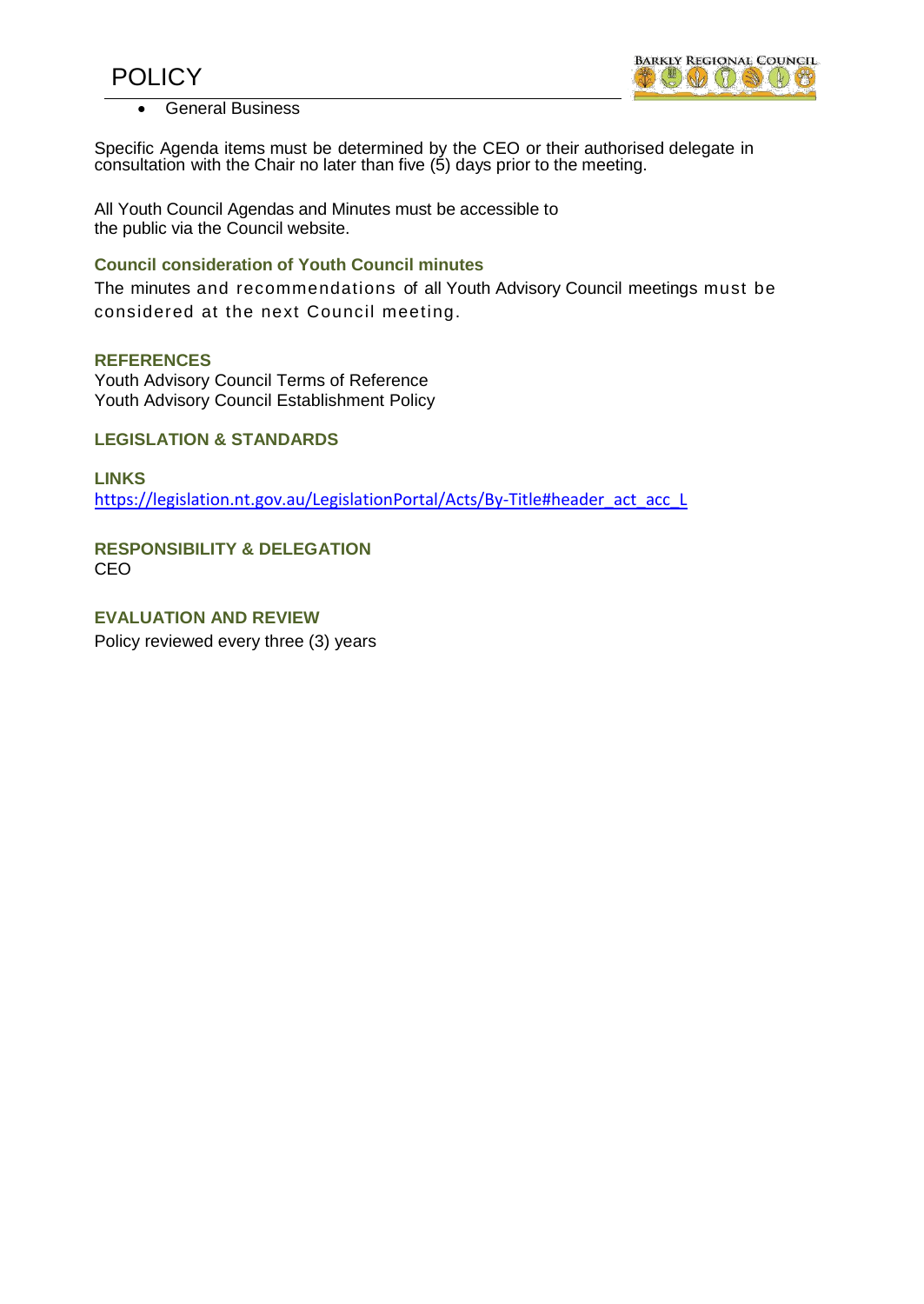## **Employment Selection Advisory Panel**

That for the purposes of Section 11 of the Ministerial Guideline 8 – Local Authorities, a managerial position is defined as the position held by a Community Coordinator within the area for which the Local Authority is constituted.

# **Allowances for Local Authority Members**

### *Allowances for Ordinary Local Authority Members*

- Meeting Allowance is payable by direct deposit, in arrears, and within two weeks of the meeting on presentation of the appropriate claim form.
- Any Council employee who is an ordinary member of a local authority and attends a meeting of a Local Authority outside that employee's normal working hours be paid for attendance at the same rate as other Ordinary Members; and
- Any Ordinary Member (other than a Council employee) attending a meeting of the Employment Selection Advisory Panel be paid for attendance at the rate prescribed by the Guidelines for that Member.

### *Allowances for Ex Officio Local Authority Members*

- Meeting and Travel Allowance are payable by direct deposit, in arrears, and within two weeks of the meeting on presentation of the appropriate claim form, with the exception of any accommodation expense which it is necessary to pay in advance.
- Travel Allowance only be paid where the claim is made in writing and submitted within three (3) months of the date in respect of which it is claimed. Claims for reimbursement of travel by vehicle will only be accepted if the distance travelled on each occasion is in excess of 75km. (150 round trip). Claims for accommodation will only be accepted where approval has been granted in advance by the CEO or his or her nominee.

# **Council Budgets and Financial Reporting**

That the CEO be delegated authority to:

- Prepare Council's Budget documents and Financial Reports to achieve compliance with the Guidelines;
- Make preliminary determinations in relation to Local Authority priorities and submissions when recommending a Draft Budget to Council for its consideration
- Undertake the necessary reporting back to a Local Authority once the Council has adopted its Budget in the event that an Authority's proposals have not been included in the Budget.

That Budget proposals be submitted in accordance with Council's budgetary planning schedule for the financial year and annually thereafter for each subsequent financial year.

## **Delegation**

That no delegations to be made to a Local Authority.

### **RISK MANAGEMENT**

In the implementation of the Barkly Regional Council policy development, all Elected Members, employees, Local Authority Members, Council Committee Members, communities and stakeholders are encouraged to communicate any risks they perceive to the Chief Executive Officer.